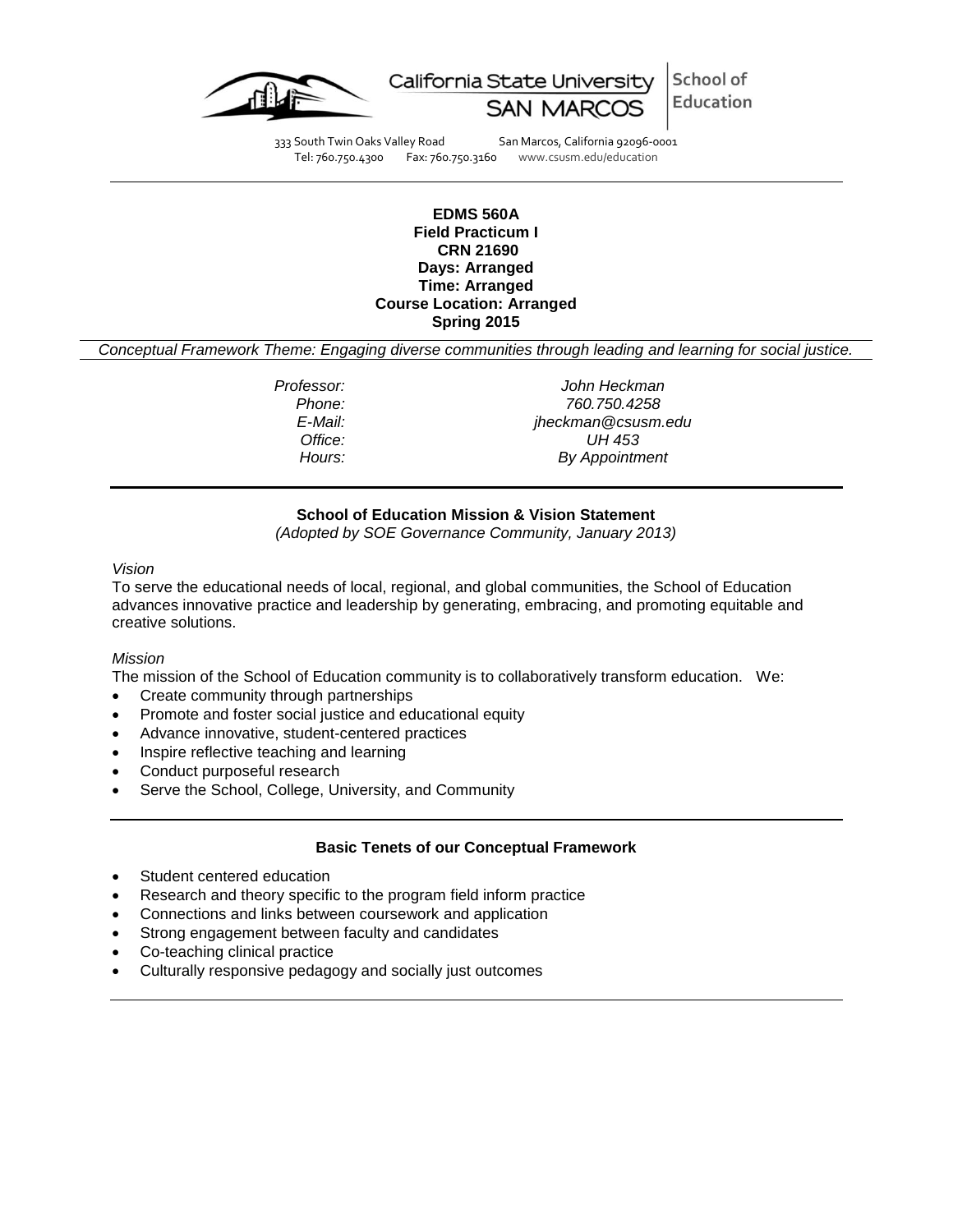# **COURSE DESCRIPTION**

ICP teacher candidates are undergraduate students who are concurrently taking their professional preparation coursework and their academic preparation. This experience puts the theory of their coursework into classroom practice. The field practicum experience occurs twice in the ICP program – in semesters 2 and 4, preceding the clinical practice experience in semester 5. They are expected to complete 96 hours during the semester. They will be required to develop and teach three appropriate lesson plans during the practicum. *Graded Credit/No Credit.* 

#### **Materials Needed**

Because this is a supervised field practicum experience, the materials for this class include the *Field Practicum Preference Form*, the *Letter to the Cooperating Teacher*, *Expectations for Practicum I and II, Field Practicum Reminder, Field Practicum Attendance Record Form* and the *Field Practicum Evaluation Form* that may be found on the Teacher Credential Programs website under Programs Offered. Additional materials on the website may be found at http://www.csusm.edu/education/ICP/ICPfieldpracticum.html.

# **FIELD PRACTICUM STUDENT LEARNING OUTCOMES**

## **Candidates will:**

- Maintain a teaching resource file of ideas and materials obtained during the experience (which has already been started in the Literacy course).
- Participate in meetings and duties with cooperating teachers as time allows.
- Tutor one or two students under the direction of the cooperating teacher. Additionally, support student learning by engaging in small group instruction under the direction of the cooperating teacher.
- Take over the regular morning routine as part of instruction. **Plan and teach at least three standards-based lessons u**nder the direction of the cooperating teacher. If possible, teach the lessons in three different curriculum areas. Lesson plans and written feedback from the cooperating teacher are required.
- Conference with the cooperating teacher on issues of planning. Discuss daily, weekly and yearly plans
- Spend at least two hours shadowing one or more staff members.

# **Student Learning Outcome Assessment Methods**

Observations by the school-based cooperating teacher of the field practicum performance objectives.

Submission of end-of-semester packet including three lesson plans with written feedback from cooperating teacher.

Completion of the Integrated Credential Program Teacher Candidate Evaluation, both mid-term and endof-semester, with signatures of the ICP Teacher Candidate, the Site Supervisor and the Cooperating Teacher.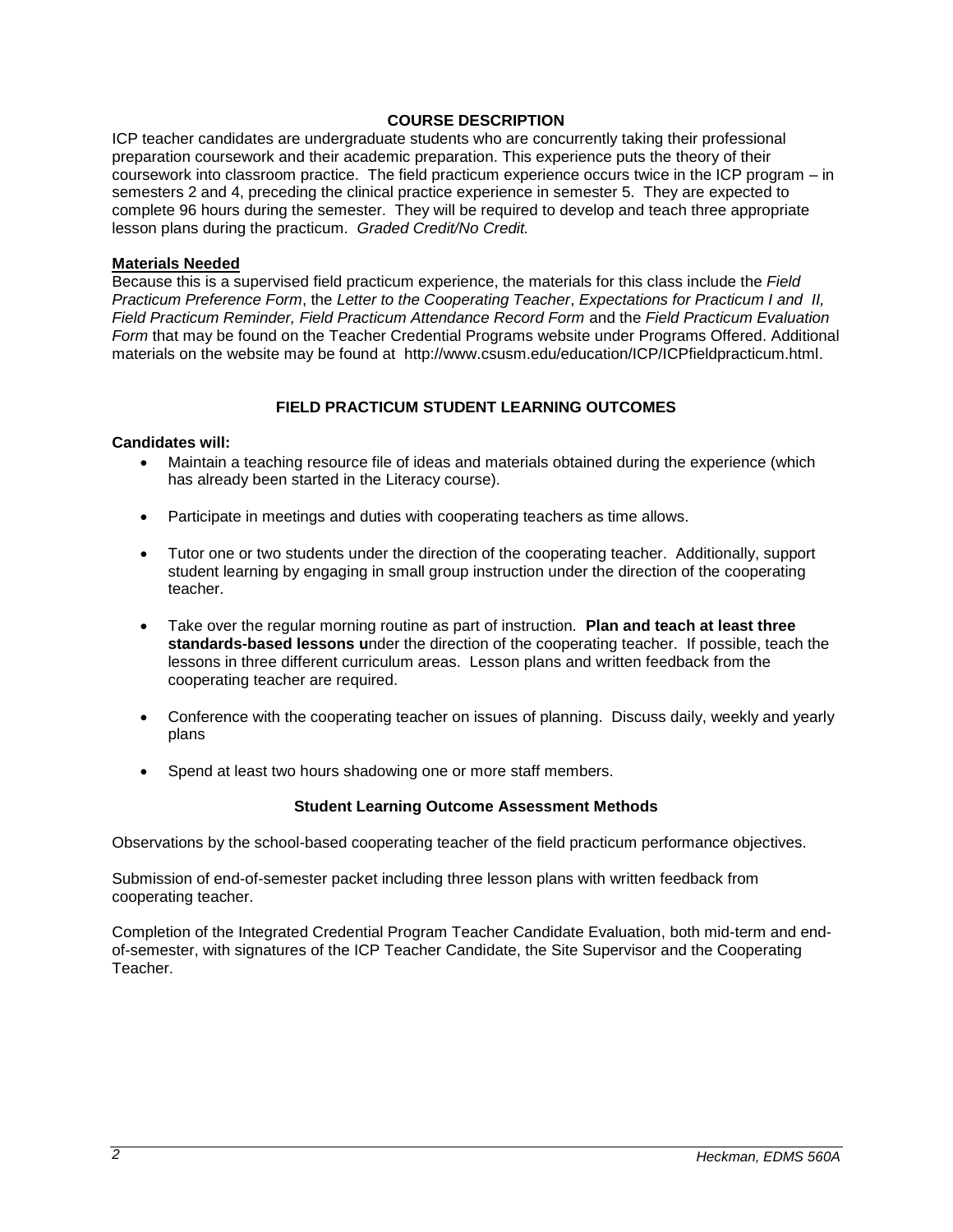# **Grading Scale**

## **Credit/No Credit**

A grade of CREDIT (CR) or NO CREDIT (NC) will be assigned for the field practicum experience.

# **Conditions for Removal from School Site**

A candidate will be removed from the school site and a Statement of Concern documenting the situation will be written immediately if a candidate:

- 1. Endangers students or others;
- 2. Violates recognized codes of conduct, e.g. CSUSM Student Code of Conduct, CSUSM Academic Honesty Policy NEA Code of Ethics, CA Education Code Section 44932; and/or
- 3. Is dismissed from the classroom or school site by the cooperating professional or site or district administrator. (see *Statement of Concern- Guidelines* www.csusm.edu/education/ClinicalPractice/HandbookMS.html)

## **GENERAL CONSIDERATIONS**

## **Students with Disabilities Requiring Reasonable Accommodations**

Candidates with disabilities who require reasonable accommodations must be approved for services by providing appropriate and recent documentation to the Office of Disable Student Services (DSS). This office is located in Craven Hall 4300, and can be contacted by phone at (760) 750-4905, or TTY (760) 750-4909. Candidates authorized by DSS to receive reasonable accommodations should meet with their instructor during office hours or, in order to ensure confidentiality, in a more private setting.

#### **CSUSM Academic Honesty Policy**

"Students will be expected to adhere to standards of academic honesty and integrity, as outlined in the Student Academic Honesty Policy. All written work and oral presentation assignments must be original work. All ideas/materials that are borrowed from other sources must have appropriate references to the original sources. Any quoted material should give credit to the source and be punctuated with quotation marks.

Students are responsible for honest completion of their work including examinations. There will be no tolerance for infractions. If you believe there has been an infraction by someone in the class, please bring it to the instructor's attention. The instructor reserves the right to discipline any student for academic dishonesty in accordance with the general rules and regulations of the university. Disciplinary action may include the lowering of grades and/or the assignment of a failing grade for an exam, assignment, or the class as a whole."

Incidents of Academic Dishonesty will be reported to the Dean of Students. Sanctions at the University level may include suspension or expulsion from the University.

# **Plagiarism:**

As an educator, it is expected that each candidate will do his/her own work, and contribute equally to group projects and processes. Plagiarism or cheating is unacceptable under any circumstances. If you are in doubt about whether your work is paraphrased or plagiarized see the Plagiarism Prevention for Students website [http://library.csusm.edu/plagiarism/index.html.](http://library.csusm.edu/plagiarism/index.html) If there are questions about academic honesty, please consult the University catalog.